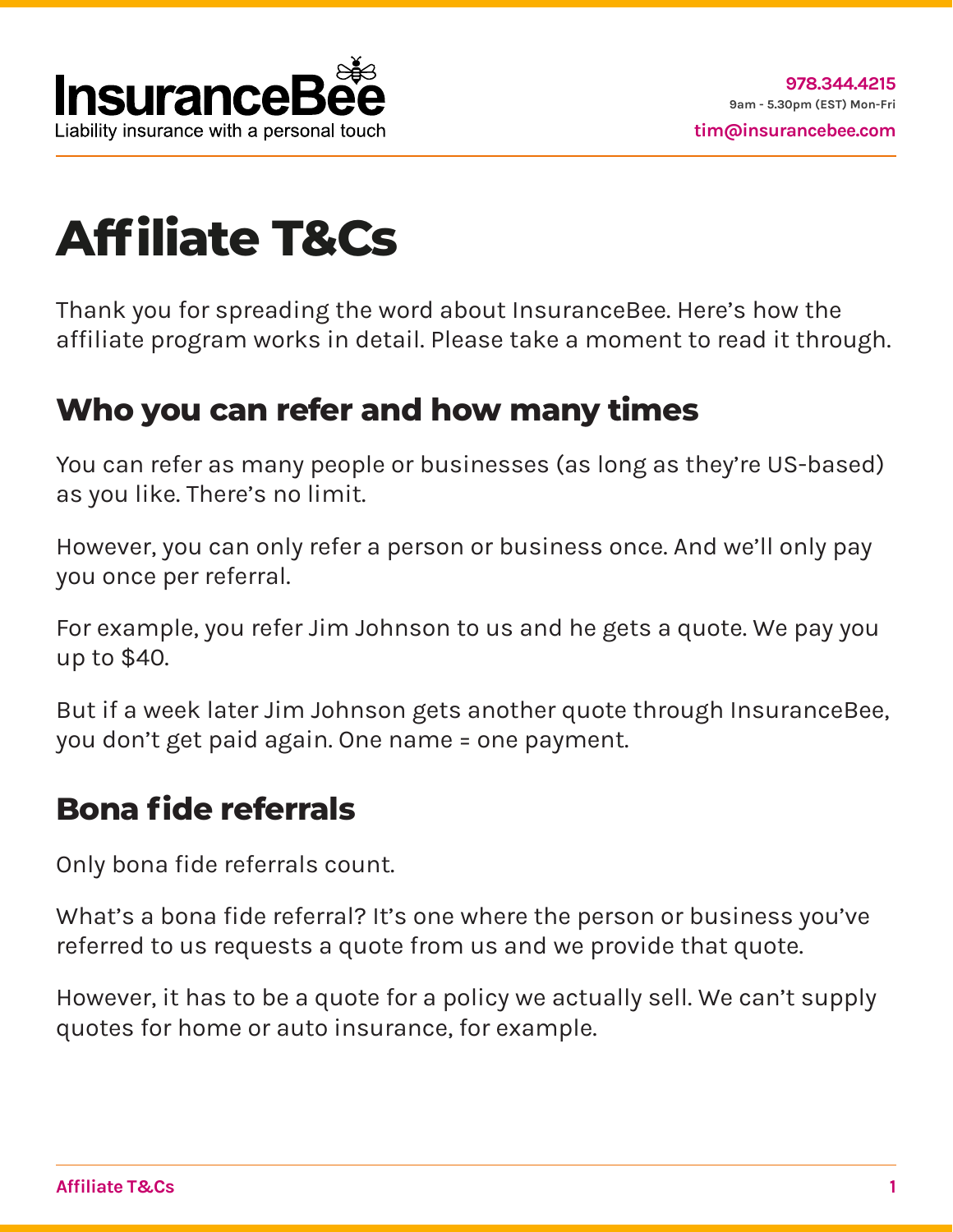

Policies we sell include:

**General liability insurance**

**Professional liability insurance (or errors and omissions as it's also known)**

**Business owner's policy**

**Cyber insurance**

**Workers' compensation insurance**

# **How you get paid**

We ask for your bank details when you sign up so we can pay your fees through ACH (direct, electronic transfer to your bank account).

But if you prefer a check we'll make it out to the business name we have in our records.

Either way, before we can pay you, we need you to fill in and sign the attached W-9 form.

# **When you get paid**

You'll receive payment the month after we provide a quote to whoever you referred.

Say you refer Jim Johnson to us and he gets a quote on September 15. You'll receive your money by the end of October.